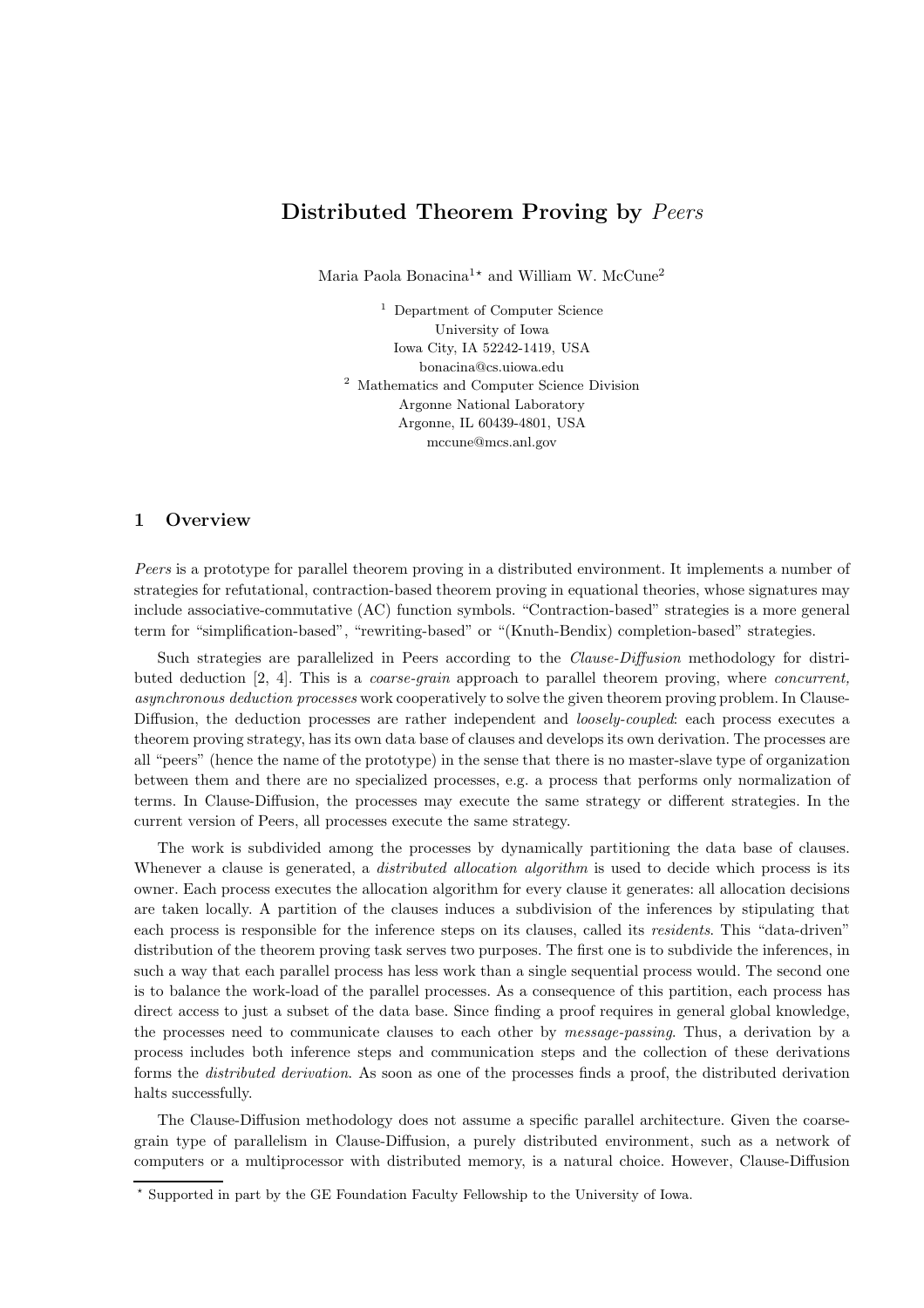may also take advantage of a shared memory, by implementing send/receive of messages as read/write in a shared part of the memory. In Peers, the creation of parallel processes and the communication are realized by using the p4 library of functions for parallel programming [6]. Since p4 works on a variety of parallel machines, neither the method (Clause-Diffusion) nor the software (p4 and C) pose significant architecturerelated restrictions. Indeed, we developed Peers on a network of workstations, but we also ported it to a shared-memory Sequent. Networks of workstations remain our basic target environment, because they are widely available. In such clusters, each workstation hosts a deductive process and the deductive processes communicate via message-passing over the network.

Peers is one of the few coarse-grain, contraction-based, parallel theorem provers written so far (two other such provers are e.g. [1, 5]). The current version is for equational theories only, but Peers can be extended to larger logics without modifying its basic architecture. To our knowledge, Peers is the first parallel prover to feature built-in treatment of AC operators. Peers is small, portable and easy to use: it is not interactive, but the user can drive the behaviour of the prover by setting flags (boolean options) and parameters (integer options) in the input file. We refer to [2, 4] for more details on Clause-Diffusion. In the following, we describe the design of Peers, some of its strategies, and we discuss a selection of experiments.

#### 2 The Structure of Peers

The Peers program expects an input file, which contains the input clauses and options. One of the processes, peer 0, reads the input file, pre-processes the input clauses according to the strategy and broadcasts the input clauses, the symbol table for the input signature, the options and the same initialization information to all the processes. After this initialization phase, all "peers" become active and the distributed derivation starts.

During the distributed computation, each deduction process may be in one of three states: answering a message from another process, performing local work, i.e. inferences in its local data base, or being idle. Each peer executes a basic loop, called the work-loop, where it tests for pending messages, selects the pending message of highest priority and serves it by executing the appropriate action. If no message is pending, the process executes a unit of local work. If no such work is available, the process becomes idle and remains idle until it receives a message. After processing a message or a unit of local work, the peer repeats the selection. It is necessary to break the local work into units, because a theorem proving process may generate an infinite derivation by performing local inferences only, and thus it would indefinitely postpone handling the messages. Also, all messages from the outside have higher priority than local work, on the ground that communication is often the bottleneck in distributed computation and thus should have the highest priority.

If a peer finds a proof or raises an exception, e.g. running out of memory, it broadcasts a halt message and halts. All other peers will halt upon receiving a halt message. The Clause-Diffusion methodology is fault-tolerant: if a deductive process runs out of memory and halts, the other processes may continue without hindrance for the soundness and completeness of the derivation [2, 5]. The choice of halting all peers when one raises an exception was motivated by the intent of keeping this prototype simple. In addition to successful termination and exceptional termination, Peers terminates if all the processes are idle and all messages ever sent have been received. In order to detect this condition, Peers implements the Dijkstra-Pnueli global termination detection algorithm: this is a distributed algorithm that circulates a token, carrying status information, among the processes, and establishes termination if the token has circulated at least twice without detecting any activity (see e.g. [9], pages 48–49 and 182–185, for a definition and proof of correctness of this algorithm).

Given this organization, specific Clause-Diffusion strategies can be implemented by determining the types of work (messages and units of local work), with their priorities and corresponding actions.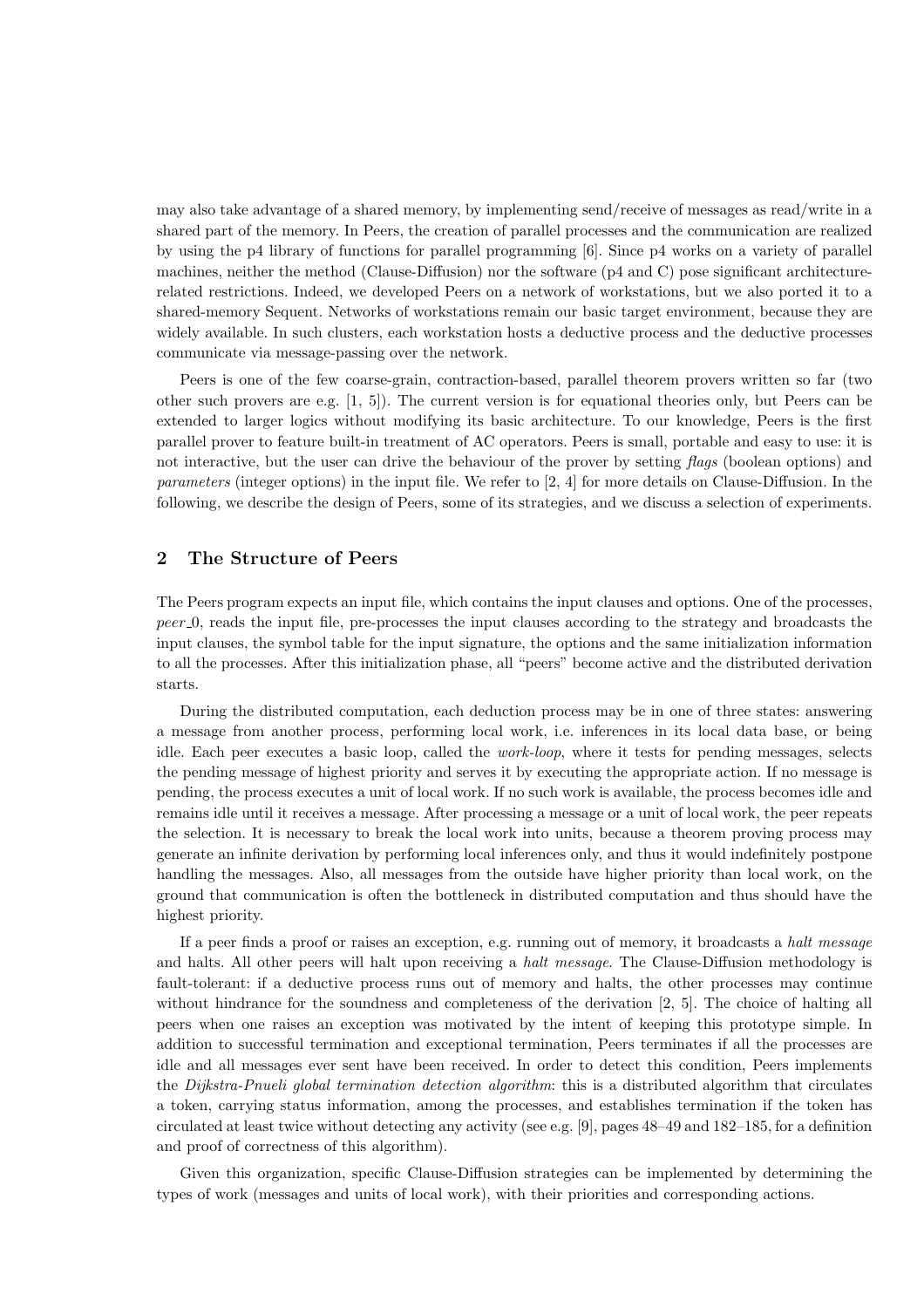#### 3 The "Types of Work"

In the current version of Peers, the main types of work (e.g. excluding the messages used only during the initialization phase and the messages for termination) are two types of messages, new settlers and inference messages, and a type for the unit of local work, called expansion work from expansion inference rules, e.g. paramodulation and resolution.

New settlers and inference messages are the two basic types of messages in the Clause-Diffusion methodology. The purpose of new settlers is to subdivide the work among the processes by dynamically distributing the clauses. Whenever a new clause  $c$  is generated by a process, say  $peer_i$ ,  $c$  is subject first to forward contraction, that is contraction, e.g. simplification and subsumption, with respect to the existing clauses in the data base of  $peer_i$ . If c is not deleted,  $peer_i$  executes the allocation algorithm to decide which process c should be a resident of. If the result is that c belongs to  $peer_i$ , c is used for backward *contraction*, that is, c is applied to contract the existing clauses in the data base of  $peer_i$ . Then it is stored in the data base as a resident of  $peer_i$ . If the allocation algorithm decides that c should be a resident of another process  $peer_j$ ,  $peer_i$  sends c to  $peer_j$  as a new settler message. Upon reception of the message,  $peer_i$  performs forward and backward contraction on c and then stores it as one of its residents.

Each process performs the expansion inferences between its residents. If each process executes only steps between its residents, the strategy would not be complete. The purpose of inference messages is to preserve completeness by making inferences between residents at different nodes possible. We refer to [2, 3] for a treatment of completeness of Clause-Diffusion. When a process peer<sub>i</sub> selects its resident c for  $expansion work$ , it also broadcasts  $c$  as an inference message. Appropriate book-keeping is in place to avoid sending a clause as an inference message more than once. Any other process  $peer_i$  will receive c and perform expansion between c and its residents and (backward) contraction on c.

Peers features two mechanisms for organizing expansion inferences, one of which can be selected by setting appropriate flags. In the first mechanism, similar to that of Otter [8], a unit of local work consists in selecting a given clause c and performing all expansion inferences between c and the other clauses in the local data base. In the second mechanism, a unit of local work consists in selecting a pair of clauses  $(c, d)$  and performing all expansion inferences between c and d. The second mechanism was designed for AC theories: if paramodulation is done modulo AC, there are generally so many AC-paramodulants that generating all the AC-paramodulants between the given equation and all the other equations is a too large amount of work to be a single unit of expansion work. In both mechanisms, the inferences are subdivided based on the ownership of clauses: for instance, for paramodulation, each process executes only paramodulations into its residents, i.e. it paramodulates either a resident or a received inference message into a resident. Therefore, distinct peers perform different selections of steps in different orders, so that their computations are different.

#### 4 Some Strategies in Peers

Peers has 23 flags and 13 parameters and different settings of some of these options define different strategies. An important parameter is the one that controls the choice of the allocation algorithm. Peers currently has three allocation algorithms. In the "rotate" allocation algorithm, each peer keeps track of the most recently used destination q, including itself, and simply picks  $q + 1 \mod n$ , where n is the number of processes. The "syntax" allocation algorithm maps a clause to a process based on the syntax of the clause. Each symbol in the signature is associated to an integer code, its key in the symbol table. A clause is assigned to the process whose number is the sum of the codes of all the symbols in the clause modulo the number of processes. This algorithm has the nice property that it sends all identical copies of a clause to the same destination, where all but one can be deleted by subsumption. The "select-min" allocation algorithm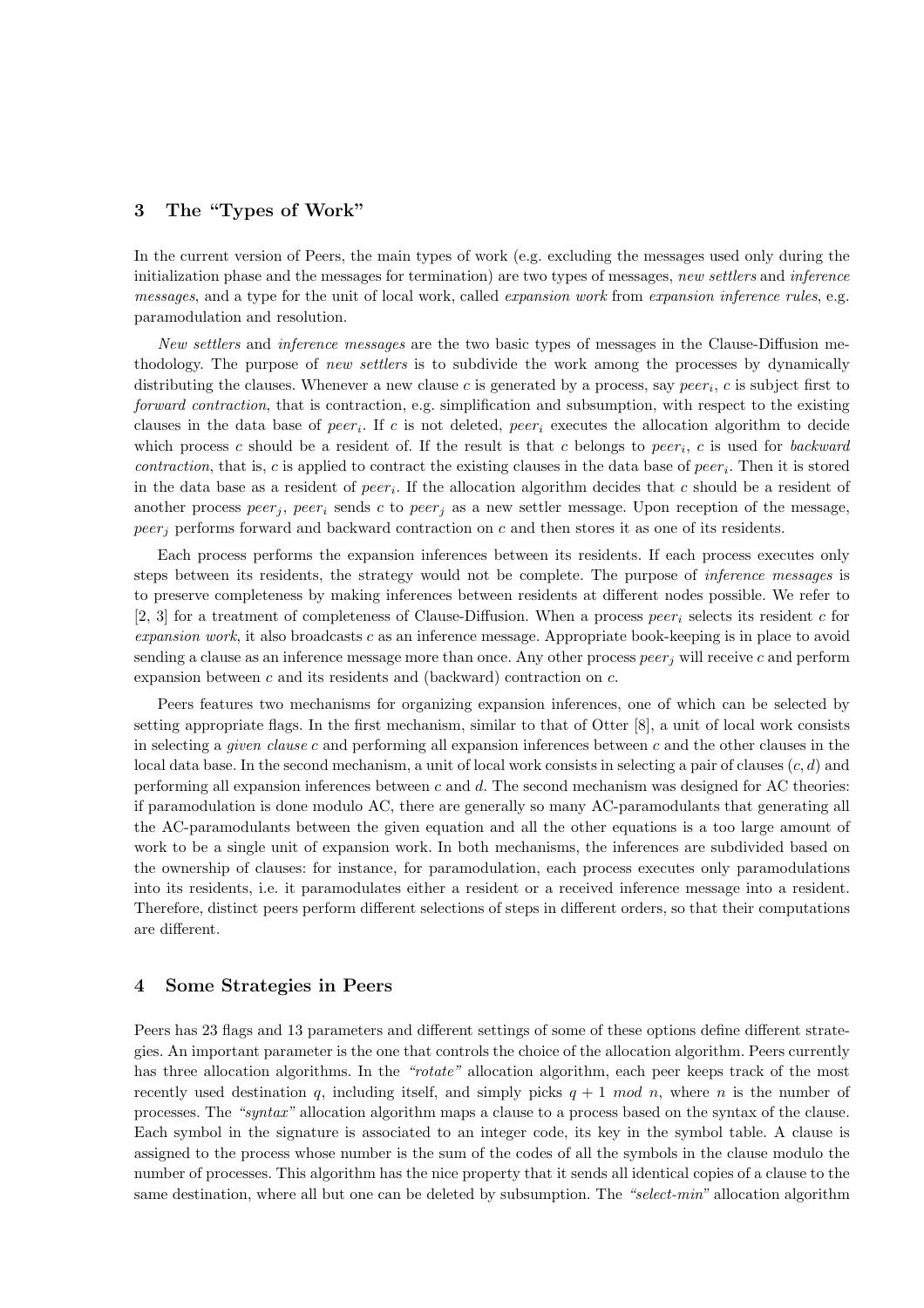chooses the peer which is estimated to have minimum work-load. For the purpose of this allocation criterion, each process needs to have some information on the work-load of all the other processes. Currently, the number of residents at a process is used as measure of its work-load. A process  $peer_i$  may estimate the number of residents of another process  $peer_j$  based on the inference messages that  $peer_i$  receives from peer<sub>j</sub>. Intuitively, the higher are the identifiers of inference messages from  $peer_j$ , the higher is the number of residents at  $peer_i$ . Thus, process  $peer_i$  saves the identifier of the most recently received inference message from  $peer_i$ . This number is regarded by  $peer_i$  as an esteem of the work-load of  $peer_i$ .

Another option which is relevant to strategies definition, is the parameter that controls the treatment of backward contracted clauses. In many sequential contraction-based theorem provers, the reduced form of a backward-contracted clause is regarded as a new clause. This approach is available in Peers. It has the advantage of being a uniform, simple treatment of all backward-contracted clauses. However, in the distributed case, one may want to restrict the extent to which backward contraction of clauses causes the clauses to be re-allocated. Accordingly, another possibility in Peers is to treat backward-contracted residents as new clauses, but for re-allocation: if c, resident of  $peer_i$ , is reduced to  $c'$  by backward contraction at peer<sub>i</sub>, c' is regarded as a new settler settling down at peer<sub>i</sub>. A third possibility is to regard backwardcontracted clauses as new clauses, except that they are not re-allocated and they do not get an entirely new identifier (just a new "birth-time"). This mechanims allows to recognize, based on common identifier, different reduced forms of a common ancestor and delete all of them but one (see [2] for details of this mechanism).

#### 5 Experiments

In the following we give the performances of Peers on a few problems. N-Peers is Peers with n nodes. The reported run time (in seconds) of n-Peers is the CPU time of the first Peer to succeed. The other Peers run till either they receive a halting message or also find a proof, whichever happens first. The nodes are workstations Sun Sparc 2, communicating over the Ethernet. The workstations used for our experiments were not isolated from the rest of the network and were possibly simultaneously used by other users.

| $ Problem 1-Peers 2-Peers 4-Peers 6-Peers 8-Peers $ |       |       |       |       |       |
|-----------------------------------------------------|-------|-------|-------|-------|-------|
| x3                                                  | 96.45 | 50.29 | 43.28 | 30.66 | 7.51  |
| r2                                                  | 40.04 | 16.51 | 18.74 | 34.97 | 22.31 |
| sa1                                                 | 15.99 | 7.30  | 16.06 | 12.96 | 9.65  |
| sa2                                                 | 24.28 | 20.09 | 12.76 | 81.05 | 20.34 |

Problem x3 is proving that  $x^3 = x$  implies commutativity in ring theory. Problem  $r^2$  is a problem in Robbins algebra. It consists in deriving Huntington's axiom  $(-(x+y) + (-(x+(y))) = x)$  from Robbins' axiom  $(-(-(x+y)+(-(x+(-y))))=x)$  and the hypothesis that there exists an element C such that  $C + C = C$  [10]. Problems sal and sa2 are "single axioms problems" in group theory, where the goal is to prove that a given single axiom is sufficient to axiomatize group theory. All problems are solved by contraction-based strategies (Knuth-Bendix completion-based strategies), working modulo AC for x3 and r2. In some cases, e.g. x3, the run-time decreases somewhat regularly, albeit not linearly, as the number of nodes increases. In others, e.g. sa1, the run-time first improves and then gets worse with 6 and 8 nodes. The latter observation may be explained in part by redundancy, e.g. duplication of clauses among the processes, and the non-determinism of the distributed prover.

The following table shows the run-times for five runs on the problem x3. In each run a different strategy was selected. Strategies **a** and **c** use the "rotate" allocation algorithm, **b** and **d** use "syntax" and **e** uses "select-min". Strategies **a** and **b** treat residents reduced by backward contraction as new clauses, while  $\mathbf{c}$ , d and e, only update their birth-times: